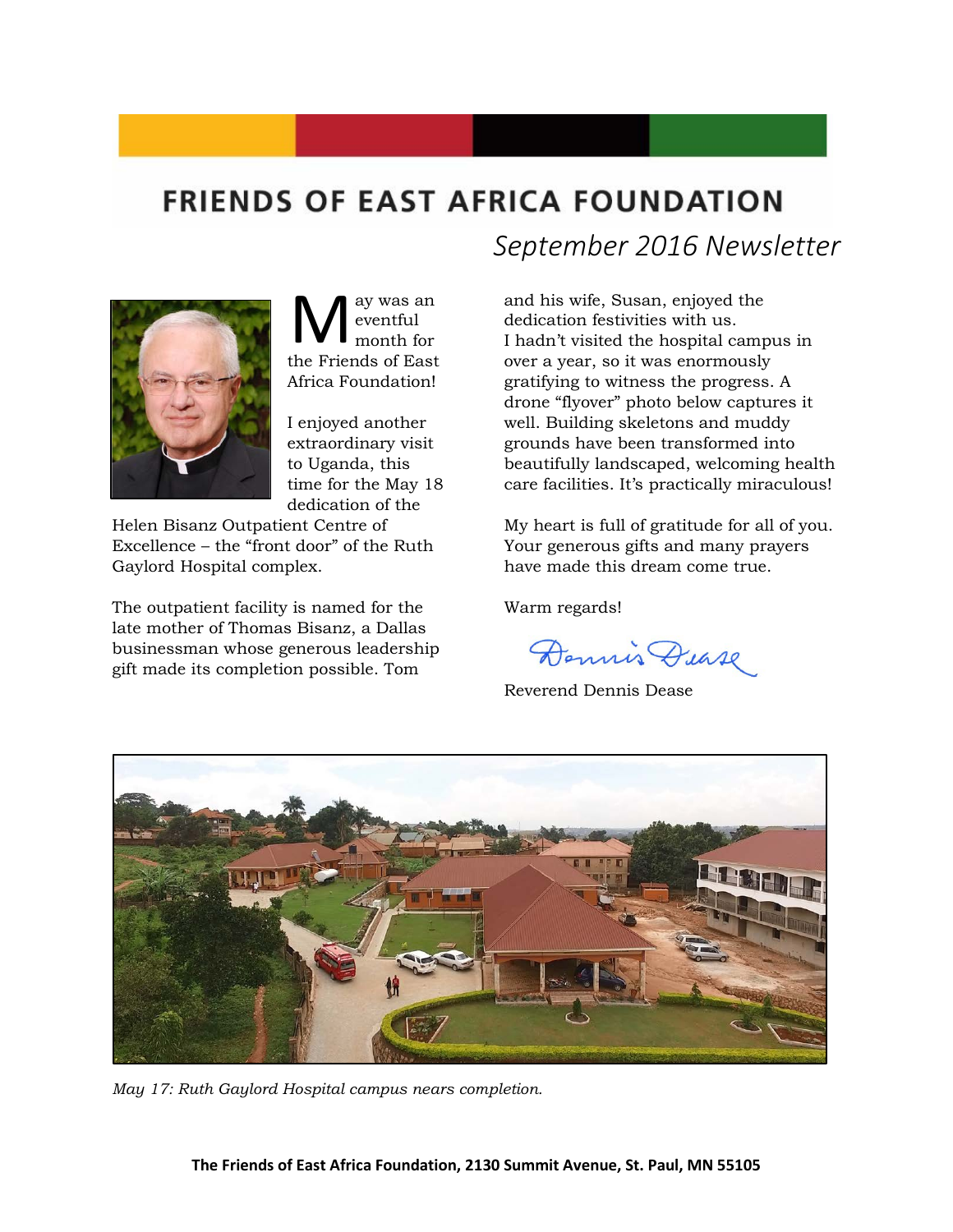### **Ruth Gaylord Hospital works to improve water supplies**

In most of the United States, we can assume we'll have reliable sources of clean drinking water. Not so in Uganda. Although it's home to Lake Victoria, the world's second-largest freshwater lake, Uganda has had a national water system only since 1972, and service in this developing country remains unreliable.

Water supplies often run short, particularly during the two dry seasons: January, February and March, and June, July and August. Taps ran dry early this month due to repairs needed at Kampala's main water reservoir, prompting residents to fetch water from area wells.

With the short water supply, prices have skyrocketed from 4 cents to between 15 and 30 cents for a little over five gallons. If that sounds inexpensive,

remember that a Ugandan's net average monthly salary is about \$195. There are other costs, too, such as a negative impact on the status of women, who in eastern Uganda spend an average of 660 hours per year collecting water for their households – two full months of labor.\*

Now consider how much water a hospital requires. The Ruth Gaylord Hospital consumes more than 5,800 gallons a month. In an effort to reduce its expenditures, the hospital has metal water reservoirs that collect rainwater, which us useful for irrigating the grounds, flushing toilets, washing bed linens and more. But all water intended

**The Ruth Gaylord Hospital requires more than 5,800 gallons of water a month.**

for consumption – whether supplied by the national grid or the skies – must be boiled and sterilized. Well water isn't any better. The Kampala Capital City Authority reports that up to 80 percent of spring wells there are contaminated.

During the dry season, even the hospital's reservoirs quickly run dry, water costs climb and, in worst cases, patient care can be compromised. At its recent annual meeting, the Friends of East Africa Foundation board decided to investigate installing an underground reservoir capable of storing 100,000 liters (26,417 gallons) of harvested rainwater. Use of stored water could reduce the hospital's

> operational costs as much as 40 percent. The board also voted to support locating and drilling a well if water can be found on the hospital's property.

Meanwhile, a group

of University of St. Thomas School of Engineering faculty, students and alumni is working to develop a smallscale, solar-thermal system for providing potable water that would be of great use not only to the Ruth Gaylord Hospital but to the surrounding community and developing areas around the world. Plans are underway to install five pasteurization devices at the hospital that could treat 1,000 liters of water per day, using solar energy.

\* "Gender in Water and Sanitation," a working paper of the Water and Sanitation Program, World Bank, 2010.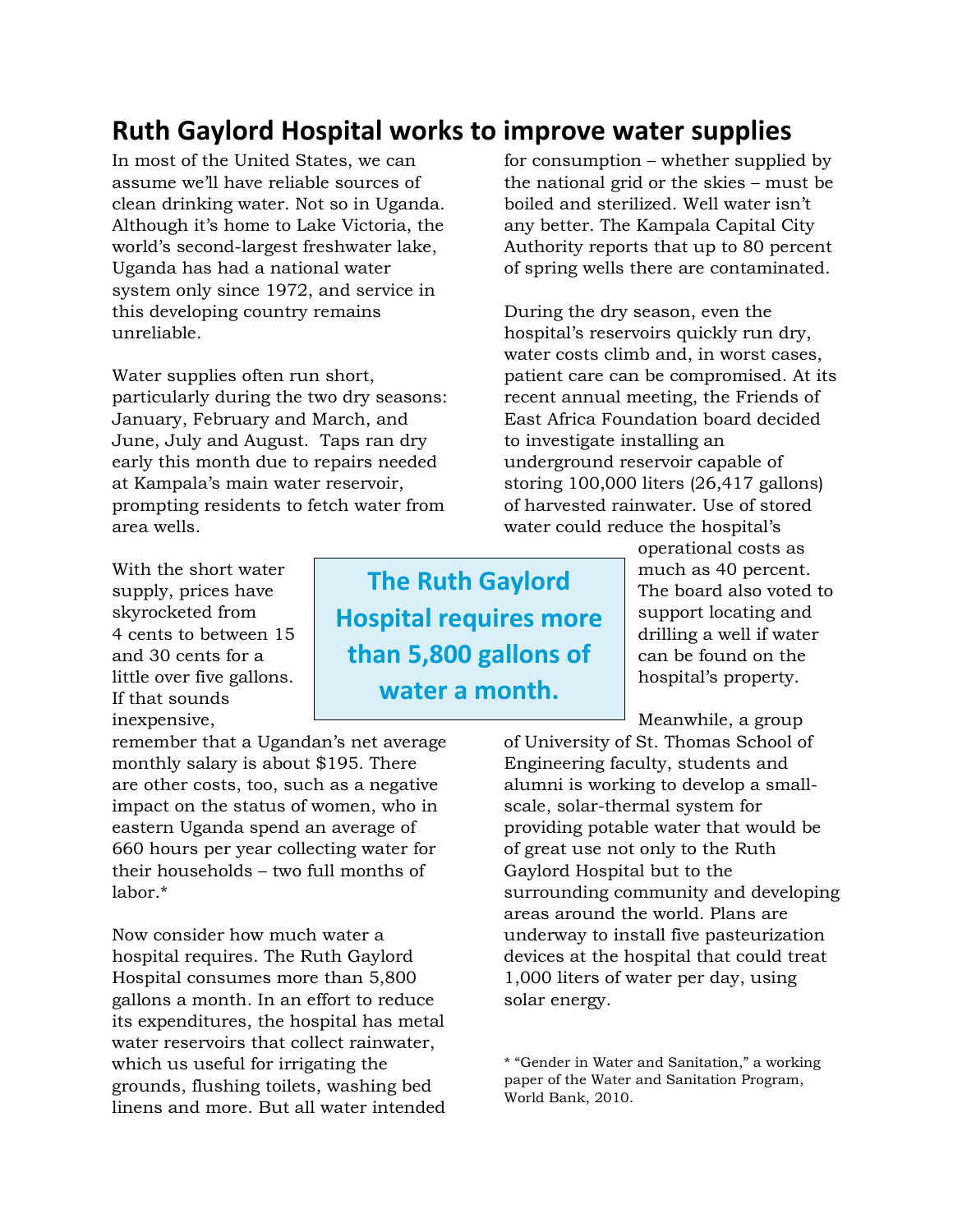# **Almost a year old, 'Baby Ruth' continues to thrive**



*'Baby Ruth' is growing fast! It won't be long before she's walking and talking.* 

Remember the Ruth Gaylord Hospital's little namesake, "Baby Ruth"? She's getting close to her first birthday: (It's Dec. 8.)

As you'll recall, Ruth was born prematurely and found abandoned outside the Ruth Gaylord Hospital gates hours after she was born. But God had a plan.

Today Ruth's adoptive family of six – Dr. Maria and Charles Lugemwa and their children Conrad (17), Conley (5), Colleen (4) and Cornelius (3) – embrace her as their own.

Just over 18 pounds, Ruth is growing fast, crawling and meeting developmental milestones, and is "just perfect," says her dad.

Colleen calls her "Collisa," since the other Lugemwa kids' names each begin with "Co." Maria calls the baby "Kilabo," meaning "gift." And Charles' mother calls her "Namukasa," his maternal grandmother's name.

## **New video shows progress of hospital campus**

During the dedication celebration of the new Helen Bisanz Outpatient Center of Excellence at the Ruth Gaylord Hospital last spring, Father Dennis Dease had an opportunity to view some terrific video of the hospital campus, courtesy of a Ugandan videographer with access to a drone camera.

The "flyover" footage now introduces a new YouTube video about the hospital.

Narrated by Dave Nimmer, a retired University of St. Thomas journalism professor and Twin Cities reporter, the video showcases the hospital in a new way. Share it with your friends!

[Watch now!](https://www.youtube.com/watch?v=lWlWk6gq-RA) (Ctrl + click to follow link)